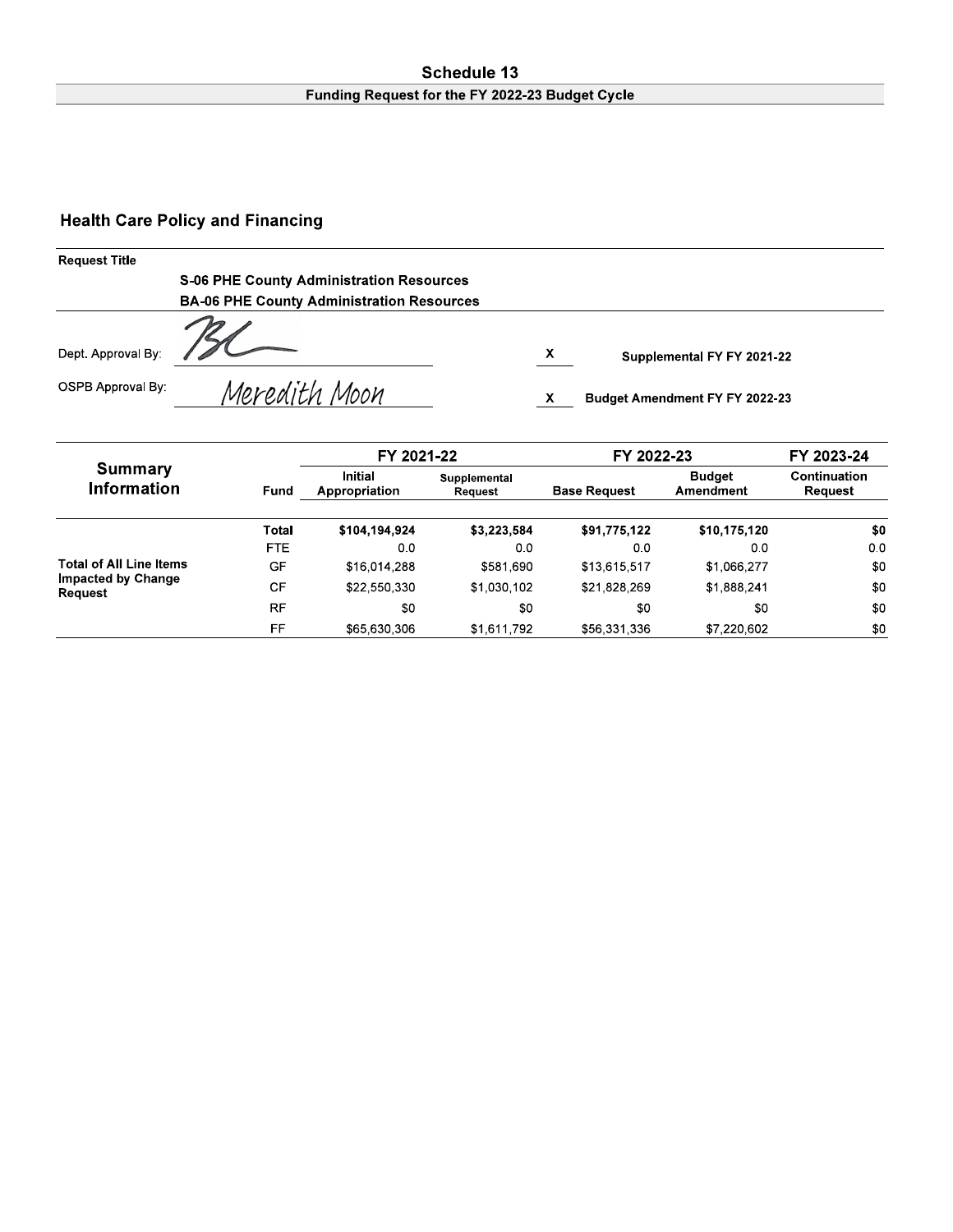|                                                         |                                                                | FY 2021-22                      |                                                                | FY 2022-23          |                            | FY 2023-24              |  |
|---------------------------------------------------------|----------------------------------------------------------------|---------------------------------|----------------------------------------------------------------|---------------------|----------------------------|-------------------------|--|
| Line Item<br><b>Information</b>                         | Fund                                                           | <b>Initial</b><br>Appropriation | Supplemental<br>Request                                        | <b>Base Request</b> | <b>Budget</b><br>Amendment | Continuation<br>Request |  |
|                                                         |                                                                |                                 |                                                                |                     |                            |                         |  |
| 01. Executive Director's Office - County Administration |                                                                |                                 |                                                                |                     |                            |                         |  |
|                                                         | <b>Total</b>                                                   | \$104,194,924                   | \$3,223,584                                                    | \$91,775,122        | \$10,175,120               | \$0                     |  |
|                                                         | <b>FTE</b>                                                     | 0.0                             | 0 <sub>0</sub>                                                 | 0.0                 | 0 <sub>0</sub>             | 0 <sub>0</sub>          |  |
|                                                         | GF                                                             | \$16,014,288                    | \$581,690                                                      | \$13,615,517        | \$1,066,277                | \$0                     |  |
|                                                         | CF                                                             | \$22,550,330                    | \$1,030,102                                                    | \$21,828,269        | \$1,888,241                | \$0                     |  |
|                                                         | <b>RF</b>                                                      | \$0                             | \$0                                                            | \$0                 | \$0                        | \$0                     |  |
|                                                         | FF                                                             | \$65,630,306                    | \$1,611,792                                                    | \$56,331,336        | \$7,220,602                | \$0                     |  |
|                                                         |                                                                |                                 | <b>Auxiliary Data</b>                                          |                     |                            |                         |  |
| <b>Requires Legislation?</b>                            | <b>NO</b>                                                      |                                 |                                                                |                     |                            |                         |  |
| Type of Request?                                        | Health Care Policy and Financing<br><b>Prioritized Request</b> |                                 | <b>Interagency Approval or</b><br><b>Related Schedule 13s:</b> |                     | None                       |                         |  |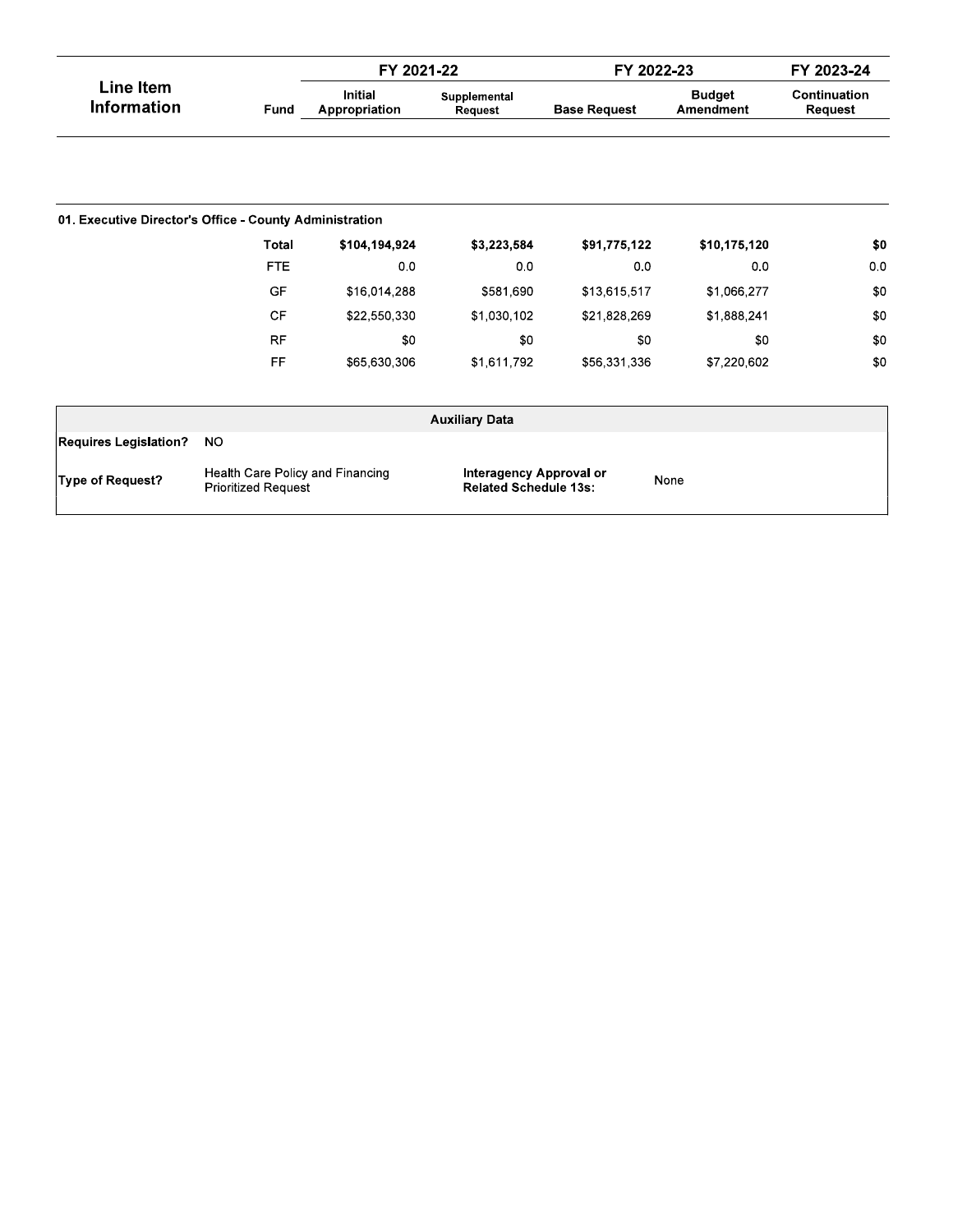Department of Health Care Policy & Financing **Jared Polis**

FY 2021-22 and FY 2022-23 Funding Request

January 3, 2022

Governor

**Kim Bimestefer** Executive Director

# **Department Priority: S-06/BA-06 Request Detail: PHE County Administration**

| Summary of Funding Change for FY 2021-22 and FY 2022-23 |               |                           |              |  |  |  |  |  |
|---------------------------------------------------------|---------------|---------------------------|--------------|--|--|--|--|--|
|                                                         |               | <b>Incremental Change</b> |              |  |  |  |  |  |
|                                                         | FY 2021-22    | FY 2021-22                | FY 2022-23   |  |  |  |  |  |
|                                                         | Appropriation | <b>Request</b>            | Request      |  |  |  |  |  |
| <b>Total Funds</b>                                      | \$104,194,924 | \$3,223,584               | \$10,175,120 |  |  |  |  |  |
| <b>FTE</b>                                              | 0.0           | 0.0                       | 0.0          |  |  |  |  |  |
| <b>General Fund</b>                                     | \$16,014,288  | \$581,690                 | \$1,066,277  |  |  |  |  |  |
| Cash Funds                                              | \$22,550,330  | \$1,030,102               | \$1,888,241  |  |  |  |  |  |
| <b>Reappropriated Funds</b>                             | \$0           | \$0                       | \$0          |  |  |  |  |  |
| <b>Federal Funds</b>                                    | \$65,630,306  | \$1,611,792               | \$7,220,602  |  |  |  |  |  |

#### *Summary of Request*

The Department of Health Care Policy & Financing (the department) requests funding to keep temporary county eligibility workers employed for an additional six months in order to review member benefit eligibility and process appeals for Medicaid and Child Health Plan *Plus* (CHP+) members that have been locked in since March 2020 due to the Public Health Emergency (PHE). The department received updated guidance from the Centers for Medicare and Medicaid Services (CMS) extending the timeframe in which states can process member eligibility determinations which will substantially increase workload for the counties. The department also requests funding to hire additional county appeals staff to handle the anticipated influx of appeals that will result from the end of the PHE. Lastly, the department requests funding for county worker training and laptop costs for new staff hired related to the PHE.

This request represents an increase of less than 0.5% from the department's FY 2021-22 Long Bill total funds appropriation.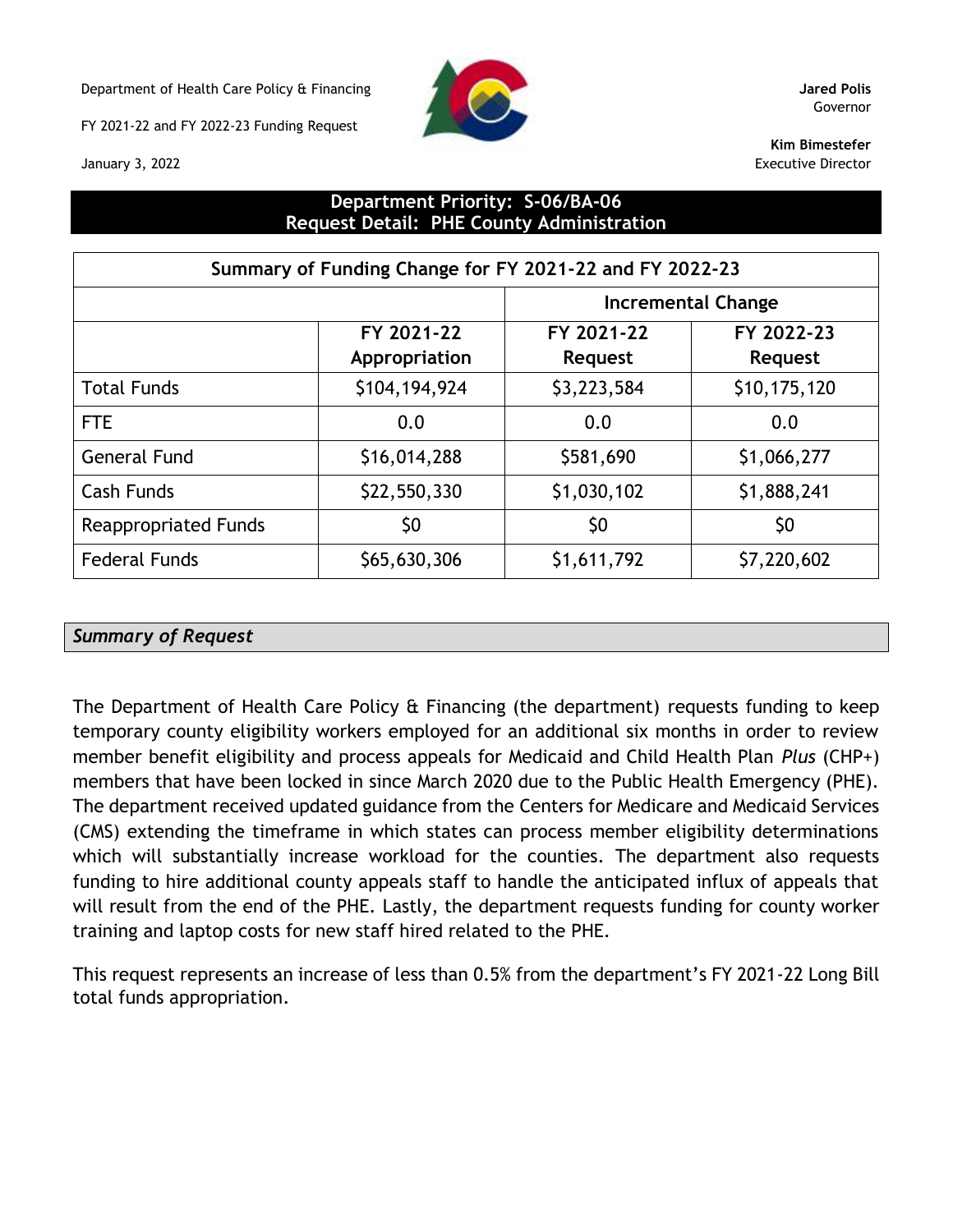#### *Current Program*

At the beginning of the COVID-19 pandemic, the federal government declared a public health emergency (PHE). In section 6008 of the Families First Coronavirus Response Act, Congress conditioned temporary enhanced federal Medicaid funding with a requirement that generally prohibits a state from disenrolling any individual who was enrolled as of the date of enactment until the last day of the month in which the public health emergency ends. As a result, Colorado must continue health care coverage for all medical assistance programs, even if a member's eligibility changes. All Medicaid and most Child Health Plan Plus (CHP+) members have remained enrolled (known as "locked in") and are eligible to receive benefits during the PHE. Though not required by CMS, the department elected to lock in CHP+ children during the PHE through a state plan amendment to provide the same protections as children on Medicaid. The Biden administration has indicated they will keep extending the PHE throughout calendar year 2021 (ending the PHE on January 16, 2022) and there will be a 60-day notice period before any end to the PHE.

For members receiving Medicaid benefits and some members receiving CHP+ benefits, Colorado's counties are responsible for processing eligibility redeterminations. Colorado is a statesupervised, locally (county) administered system for public assistance. The department reimburses counties for eligibility determinations based on staffing and related administrative costs necessary to provide service to Coloradoans.

When the PHE ends, the department and Colorado's counties will be responsible for reviewing eligibility of all members who were locked in during the PHE and redetermining their eligibility for Medicaid and CHP+ benefits. Existing federal guidance requires that states complete postenrollment verifications within a timeframe to be determined by the Centers for Medicare and Medicaid Services (CMS); official guidance about the end of the PHE released by CMS directs states to complete the reviews within 12 months from the expiration of the PHE.

When a Medicaid member receives a notice of adverse action (such as an upcoming disenrollment), they have a legal right to file an appeal, at both the state or the county level. From the beginning of the appeal through the final determination, a member may continue to receive continuous Medicaid benefits.

During the 2021 Legislative Session, the Joint Budget Committee (JBC) approved a portion of the funding in the department's FY 2021-22 BA-10 PHE End Resources budget request, which included resources for member eligibility redeterminations and appeals at the county level, staff for processing state appeals, and funding for administrative law judge services.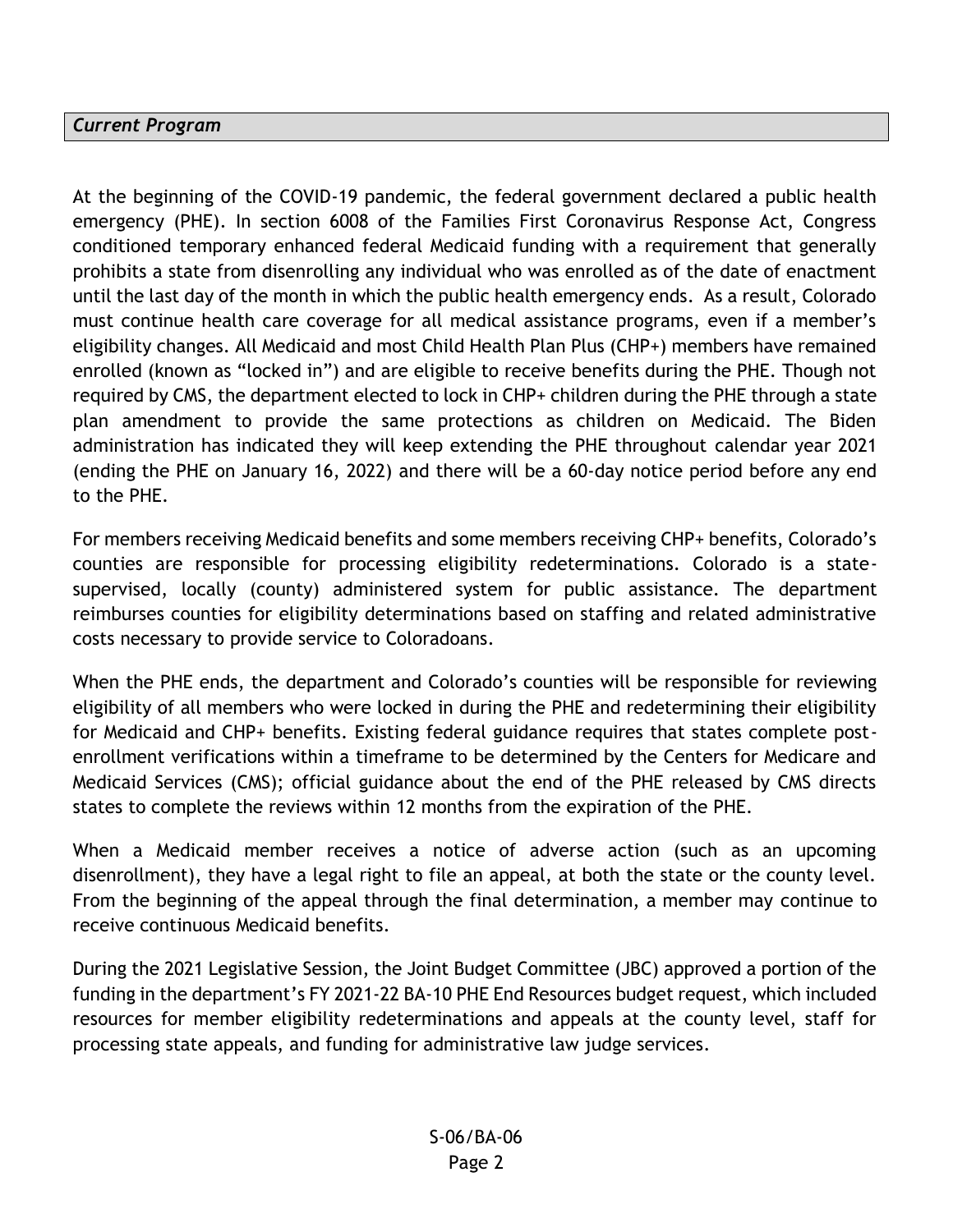#### *Problem or Opportunity*

## **Extended Timeline for Eligibility Reviews**

On August 13, 2021, CMS released new official guidance<sup>1</sup> about the end of the PHE, which allows states 12 months to resume normal operations, meaning that the department will now have 12 months to complete all the required eligibility reviews and appeals resulting from the PHE continuous coverage requirements. In FY 2020-21, the department submitted its FY 2021-22 BA-10 PHE End Resources budget request with the assumption that it would have three months to train county staff, six months for them to process all redeterminations, and nine months to process all appeals, and was approved for county administration resources accordingly. With the funding that the JBC approved, the department has already directed the counties to begin hiring county eligibility workers and appeals staff in order to allow counties time to staff up and train workers by the time that the PHE ends in January 2022. Funding approved to hire and employ county eligibility review staff will expire six months later, in June 2022. Without an additional six more months of funding, the department may need to lay off county staff that were hired, trained, and have begun to complete the end of the PHE workload. The department will have insufficient funding to provide to the counties after June 2022 to keep staff hired and utilize the full 12 months allowed to process eligibility reviews.

Leveraging the full 12 months to redetermine members currently subject to the continuous coverage provision will allow the department to spread out the workload for county staff, staggering the redeterminations over the course of 12 months. Attempting to move all PHE eligibility reviews into a six-month period will result in a heavy annual workload in that sixmonth period every year thereafter. For example, Open Enrollment typically occurs October through January, resulting in an increase in Medicaid applications. In addition to typical redetermination volume, the counties will also be faced with the annual redetermination of the members who were initially locked-in but determined eligible after the PHE ends. Because a large number of redeterminations will be required every year thereafter during the same period, the counties will not have adequate ongoing staffing to meet those needs.

#### **County Appeals Staff**

In the department's FY 2021-22 S-10/BA-10 End PHE Resources, the department assumed that 5.0% of members that receive an adverse action at the end of the PHE would file an appeal. An increase of appeals would substantially increase the workload for the department, and the need for additional county appeals staff. The JBC approved funding for county appeals staff, using the assumption that 0.60% of members that receive an adverse action would file an appeal. While the department received some funding to hire county appeals staff, the department will still not be equipped to handle the level of workload anticipated to be generated by the number of county appeals. Delays in processing appeals may lead to additional unbudgeted costs for

<sup>1</sup> <https://www.medicaid.gov/federal-policy-guidance/downloads/sho-21-002.pdf>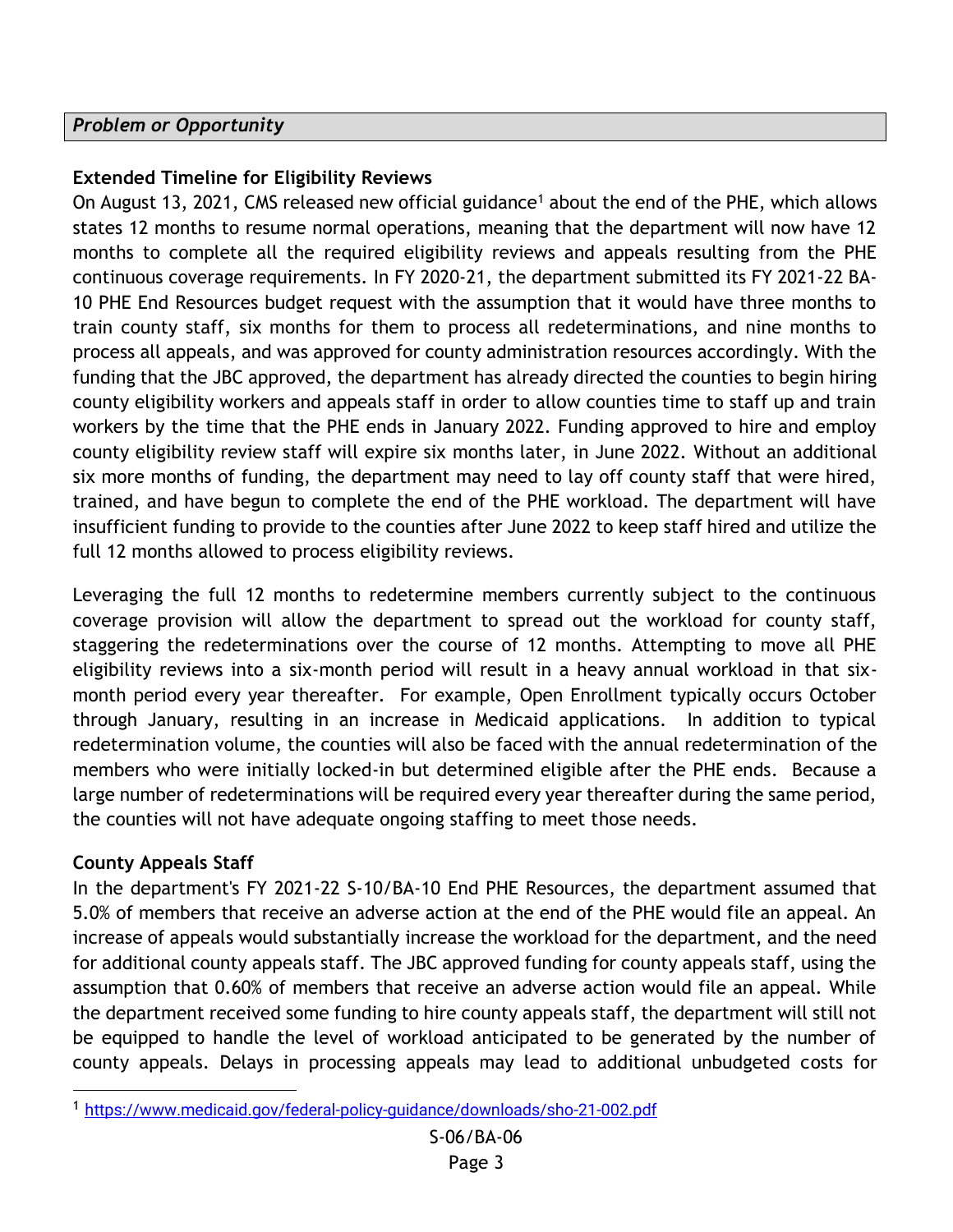member services that will be incurred as these members inappropriately remain on public assistance programs.

### **County Training and Laptops**

Initially, the department assumed that training would be conducted solely by the Staff Development Center (SDC), which is the state's training center for county staff, and that the SDC would have capacity to train the new county workers hired to complete the PHE workload. However, the large influx of new workers in a short period of time will overwhelm the training team and the department and counties will need to leverage county-based trainers to address short-term training capacity issues. While the department originally anticipated county training costs will be negligible if the SDC was leveraged, it became clear that the SDC does not have the capacity to train all incoming workers. Thus, the costs associated with county trainers were not included in the department's BA-10 PHE End Resources budget request, though they are critical. Without reimbursing these costs for county trainers, the department cannot assure that all newly hired staff will be trained adequately, thoroughly and within the timeframes needed. Additionally, counties have already provided training for some new staff and failure to reimburse them will lead to reductions in other areas of county operations.

The counties have also identified a need for laptops for new staff that are hired. While the Governor's Office of Information Technology, through a joint agreement with the Department of Health Care Policy & Financing and the Department of Human Services (CDHS), is responsible for providing technology to county workers, the pre-planned schedule for county computers did not account for the influx of staff that were hired for the PHE workload. As such, OIT and counties did not have adequate funding to account for technology costs that were unable to be covered through the county administration's ongoing appropriation. Laptops are crucial for new workers that are hired to access the Colorado Benefits Management System (CBMS) to complete eligibility reviews and process appeals.

#### *Proposed Solution*

Based on updated CMS guidance allowing the department six more months to process eligibility reviews and appeals, the department requests \$3,223,584 total funds in FY 2021-22, including \$581,690 General Fund, and \$10,175,120 total funds in FY 2022-23, including \$1,066,277 General Fund, to keep county staff hired for the extended timeframe, in addition to hiring new county appeals staff and providing counties with funding for training and laptop costs.

At the end of the PHE, the department will begin to complete the redeterminations for all members that were locked in. These redeterminations will be spread out in a manner over 12 months that balances workload for county workers so they are not overwhelmed and may focus on quality and accuracy rather than just volume.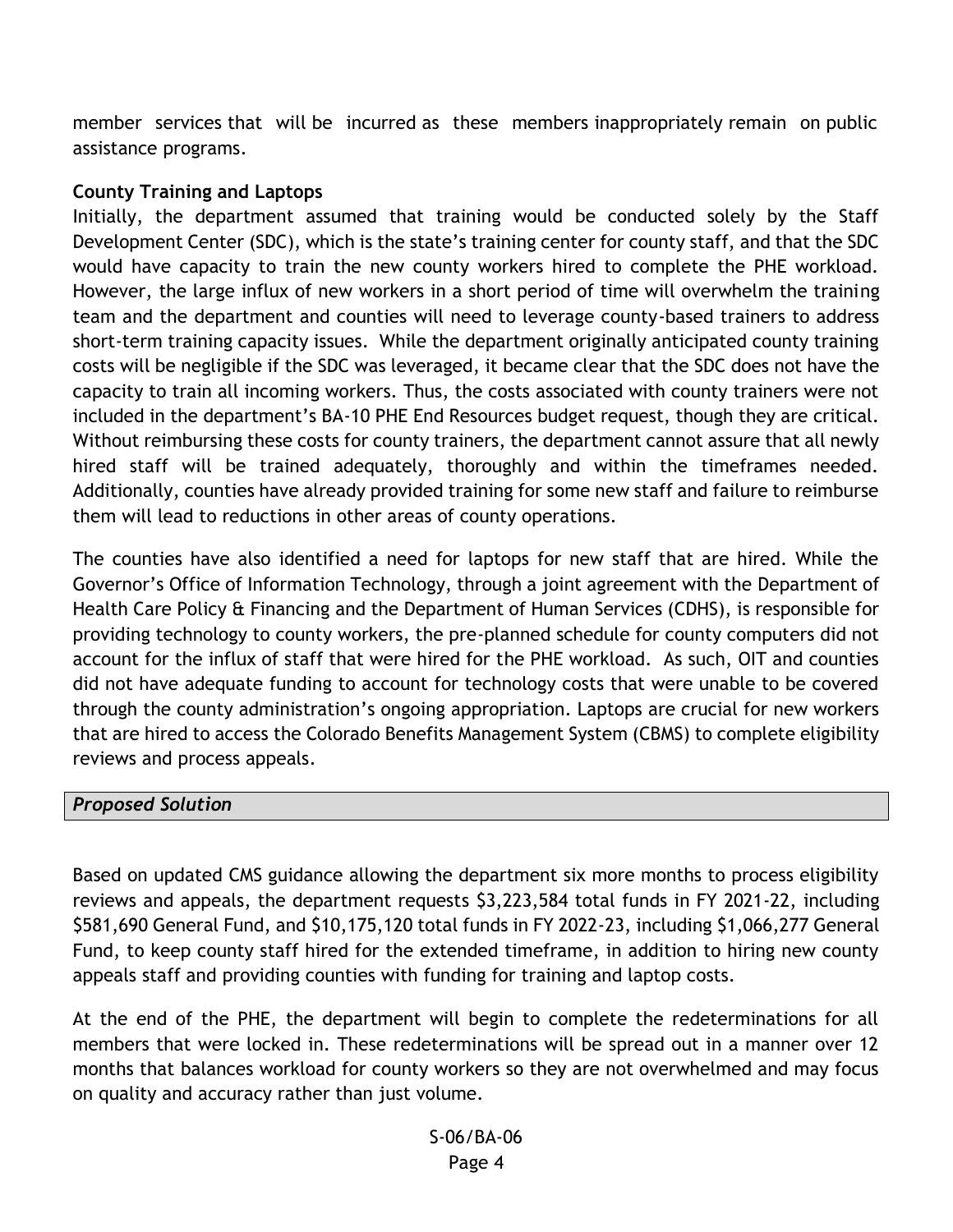The department believes spreading out the workload over 12 months will allow county staff to better manage the work while still meeting federal timeliness and accuracy standards. In addition, federal requirements do not allow for a redetermination to occur more often than every 12 months. Attempting to conduct all eligibility reviews within a six-month period, rather than 12 months, potentially results in redeterminations happening sooner than 12 months, which is unallowable per CMS. As allowed by CMS, the department will use a risk-based approach that prioritizes work based on consideration for the member experience and eligibility worker experience.

The department requests an increase in county administration funding to increase county staffing levels and support increased operational costs to support appeals that result from PHE eligibility reviews. The department anticipates that about 5% of members that receive adverse action notices will appeal through county dispute resolution conferences, and additional funding will provide the counties with the proper resources to handle the increased workload.

The department also requests funding to provide all newly hired county workers with a laptop and proper training to adequately perform their job duties. Training will be provided in two ways, first by a county trainer and then over-the-shoulder and shadowing existing staff.

Lastly, the department requests roll-forward spending authority of the County Administration funding approved in its BA-10 PHE End Resources Budget Amendment request. With an extended timeframe to process eligibility reviews and appeals, the department requests that any unspent funds approved for the end of the PHE in its County Administration appropriation in FY 2021-22 be authorized to roll forward to FY 2022-23.

If the request is not funded, the department may need to terminate employment of county eligibility and appeals staff prior to completion of federally required redeterminations. The department does not have enough funding to keep staff employed for six additional months without cuts to other areas of the program. Without county staff, eligibility review and appeals may not be completed within the timeframes mandated by CMS, resulting in possible deferrals and disallowances. Without additional funding and with low staffing levels, there may also be a decrease in the accuracy of determinations from inadequate training, ultimately impacting member's access to health care benefits negatively and leaving the department susceptible to future audit findings.

This request is technical in nature and therefore is not ranked on the evidence continuum.

#### *Anticipated Outcomes*

The department anticipates that approval of the request will ensure it remains in compliance with federal guidance in meeting the timeframes and regulations to review member eligibility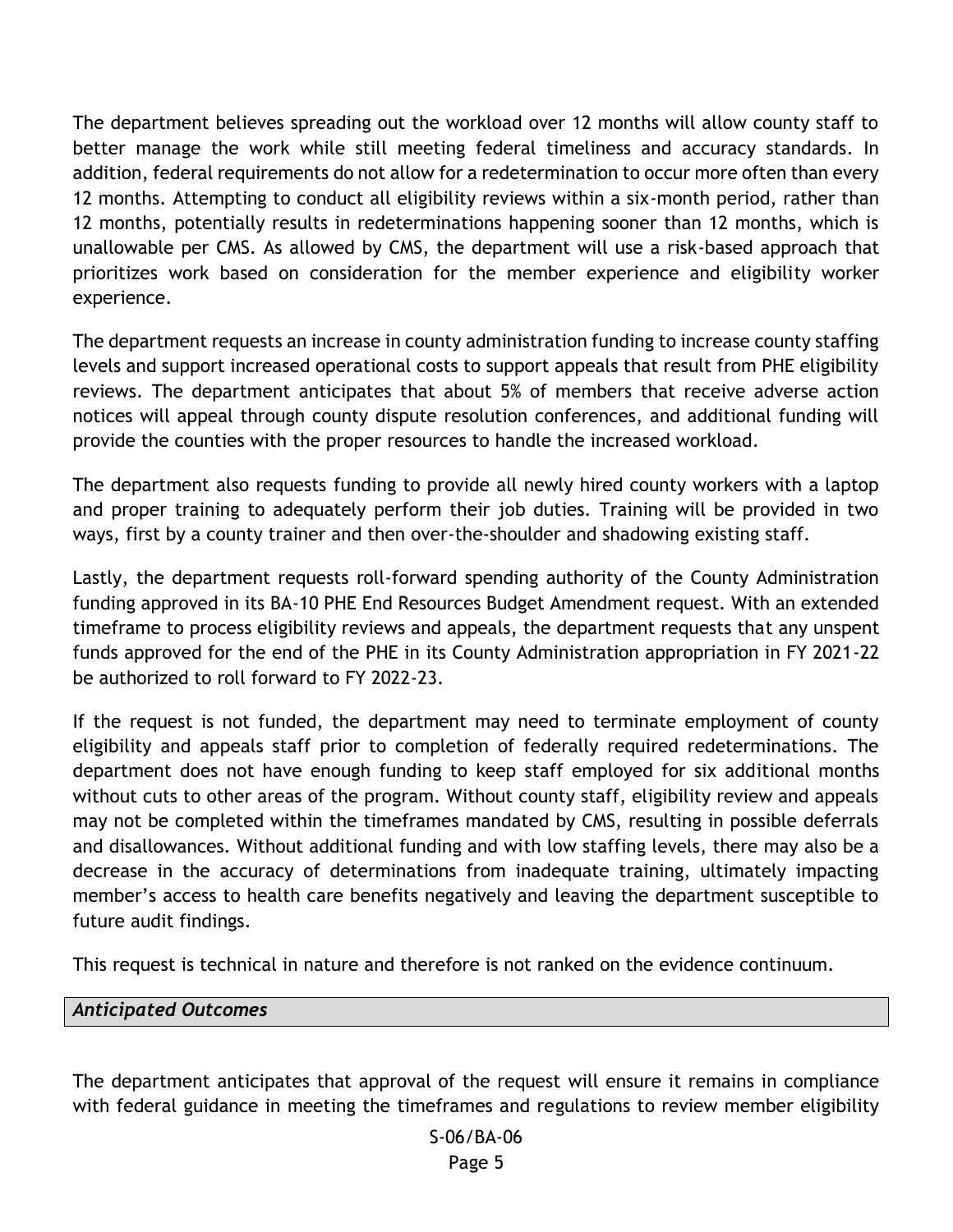appeals after the PHE ends. Additionally, approving six more months of funding for county staffing will provide counties with the resources necessary to process redeterminations and appeals over the 12 months that are allowable by CMS. The counties will be expected to track their assigned members and ensure every single member that goes through the redetermination process is fully completed (requiring that counties follow up with the member if needed to get documentation, ensure accurate eligibility determination, and resolve any issues that may be encountered).

This request supports three of the department's six strategic pillars that were established to ensure customer-focused performance management.

- $\bullet$  Medicaid Cost Control  $-$  Ensure the right services for the right people at the right price.
- Operational Excellence & Customer Service Provide excellent service to members, providers, and partners; compliant, efficient, and effective person- and familycentered practices.
- Care Access  $-$  Improve member access to high-quality, affordable care.

*Assumptions and Calculations*

Detailed calculations can be found in Appendix A.

The department assumes the current PHE will end on January 16, 2022. Should the PHE get extended, the department will provide updated cost projections as locked-in member data will change.

The department assumes that member eligibility reviews will be completed within the timeframes required by CMS.

The department assumes the state funds for county administration funding will be eligible for 50% and 75% federal financial participation (FFP), depending on the activity. Eligibility-related activities are eligible for 75% FFP while appeal related activities and training and laptop related costs are at 50% FFP. Federal regulations for department programs do not permit counties to be reimbursed more than cost, therefore the department is limited to state share and federal fund reimbursement up to county cost.

#### *County Eligibility Reviews*

The department was approved to hire 234 county eligibility workers for nine months in its FY 2021-22 BA-10 End PHE Resources budget request. The nine months includes three months of training and six months of processing eligibility reviews. The department assumes that six additional months of funding for these county eligibility workers will be needed.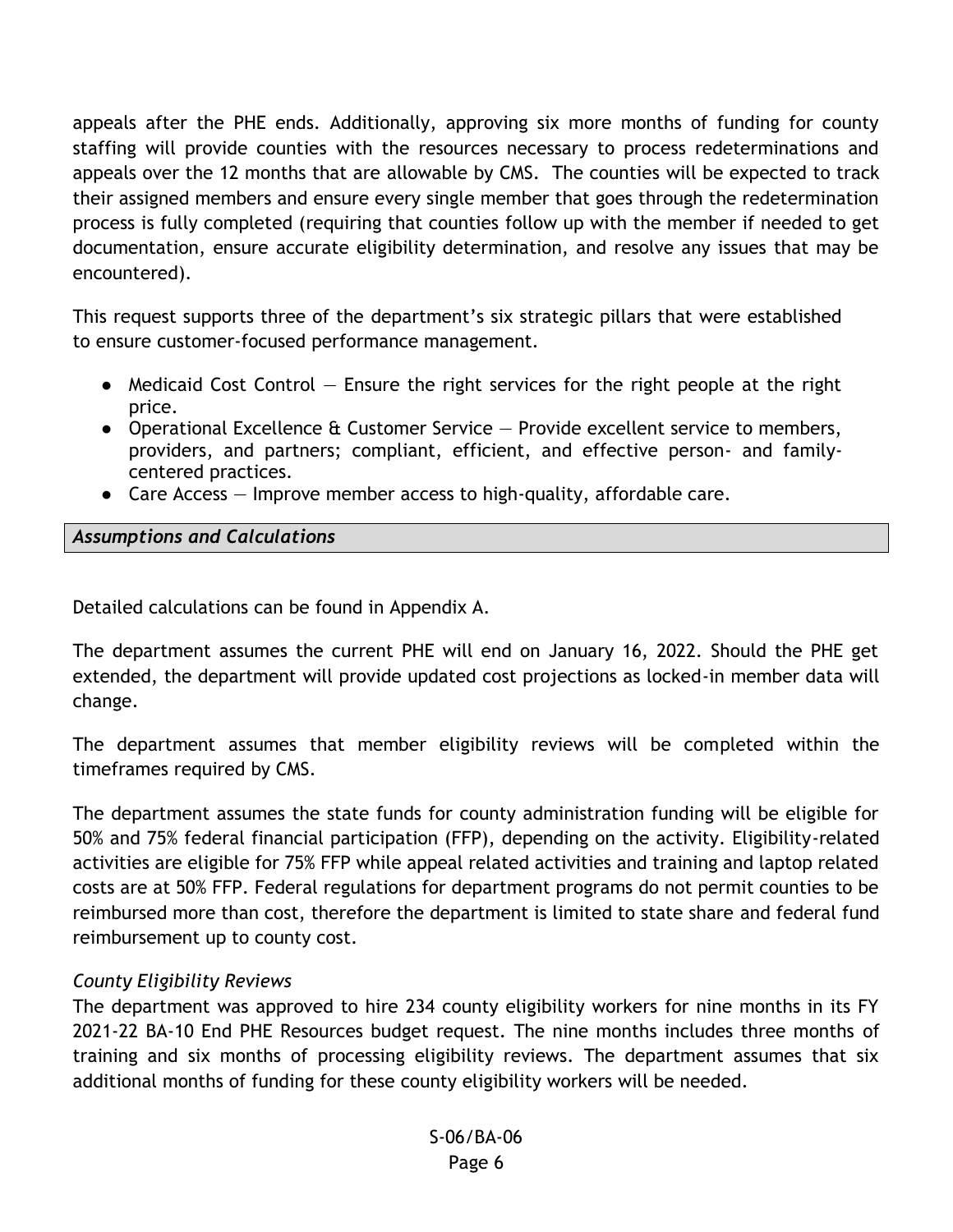#### *County Appeals Processing*

The department was approved to hire six county appeals workers for nine months in its FY 2021- 22 BA-10 End PHE Resources budget request, based on the JBC assumption that 0.60% of members that receive adverse action notices would appeal. The department assumes that three additional months of funding for these county appeals workers will be needed.

Additionally, consistent with the assumptions from the FY 2021-22 S-10/BA-10 End PHE Resources, the department maintains the assumption that approximately 5.0% of all locked-in members who receive adverse action notices will file a county appeal. With an estimated 15,835 appeals, the department estimates that an additional 42 county appeals workers will be needed over twelve months to process the influx of appeals.

To determine the level of funding necessary for counties to hire the staff to complete the redeterminations and appeals, the department utilized the state pay scale of a Social Services Specialist III.

### *County Training and Laptops*

The department assumes that laptops will be purchased at the statewide standard amount of \$2,000 per laptop. Based on fiscal monitoring and county feedback, costs for training were determined based on the time it takes county trainers to provide the training for newly hired county staff and the time spent by the newly hired staff to participate in the training itself, as well as the time the new staff spent shadowing existing staff, like over-the-shoulder training activities. The department assumes that these costs will be a non-enhanced activity and eligible for the 50% FFP.

## *Supplemental, 1331 Supplemental or Budget Amendment Criteria*

This request meets supplemental criteria because of new data resulting in substantive changes in funding needs due to CMS extending the timeframe in which states can process eligibility reviews and appeals for Medicaid members that have been locked in during the PHE. New guidance from CMS was issued on August 13, 2021.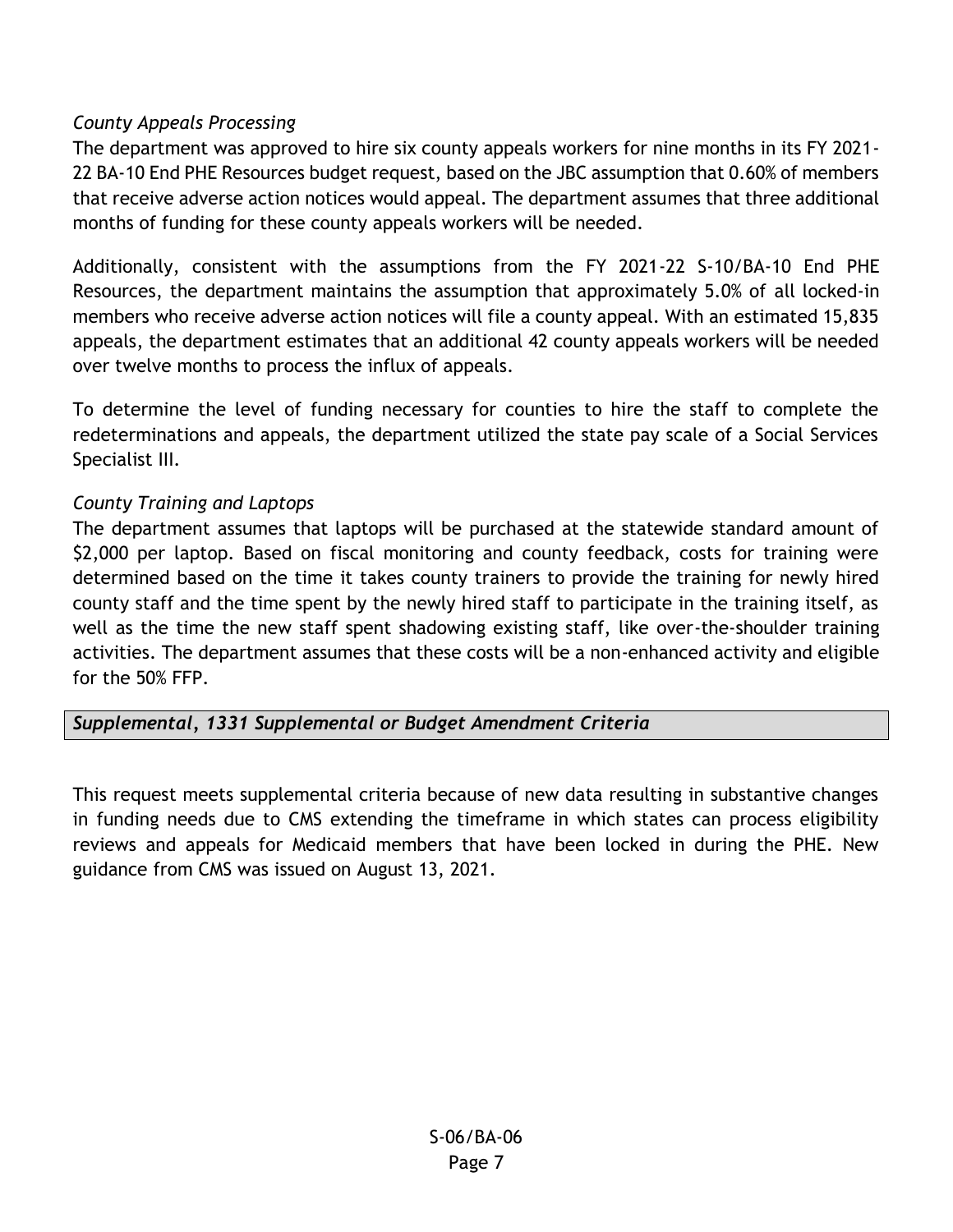|     | Table 1.1<br><b>Summary by Line Item</b><br>FY 2021-22                                                               |                    |            |                     |                   |                                                              |                      |                 |                           |
|-----|----------------------------------------------------------------------------------------------------------------------|--------------------|------------|---------------------|-------------------|--------------------------------------------------------------|----------------------|-----------------|---------------------------|
| Row | Line Item                                                                                                            | <b>Total Funds</b> | <b>FTE</b> | <b>General Fund</b> | <b>Cash Funds</b> | $\blacksquare$ Reappropriated $\blacksquare$<br><b>Funds</b> | <b>Federal Funds</b> | <b>FFP</b> Rate | <b>Notes/Calculations</b> |
|     | $(1)$ Executive Director's Office, $(D)$ Eligibility<br>Determinations and Client Services, County<br>Administration | \$3,223,584        | 0.0        | \$581,690           | \$1,030,102       | \$0                                                          | \$1,611,792          |                 | Various Table 2.1 Row G   |
|     | <b>B</b> Total Request                                                                                               | \$3,223,584        | 0.0        | \$581,690           | \$1,030,102       | \$0                                                          | \$1,611,792          |                 | <b>NA</b> Sum: Row A      |

|     | Table 1.2<br><b>Summary by Line Item</b><br>FY 2022-23                                                           |                    |            |                     |                   |                                |                      |                 |                           |
|-----|------------------------------------------------------------------------------------------------------------------|--------------------|------------|---------------------|-------------------|--------------------------------|----------------------|-----------------|---------------------------|
| Row | <b>Line Item</b>                                                                                                 | <b>Total Funds</b> | <b>FTE</b> | <b>General Fund</b> | <b>Cash Funds</b> | <b>Reappropriated</b><br>Funds | <b>Federal Funds</b> | <b>FFP</b> Rate | <b>Notes/Calculations</b> |
|     | (1) Executive Director's Office, (D) Eligibility<br>Determinations and Client Services, County<br>Administration | \$10,175,120       | 0.0        | \$1,066,277         | \$1,888,241       | \$0                            | \$7,220,602          |                 | Various Table 2.2 Row G   |
| B I | <b>Total Request</b>                                                                                             | \$10,175,120       | 0.0        | \$1,066,277         | \$1,888,241       | SO.                            | \$7,220,602          |                 | <b>NA Sum: Row A</b>      |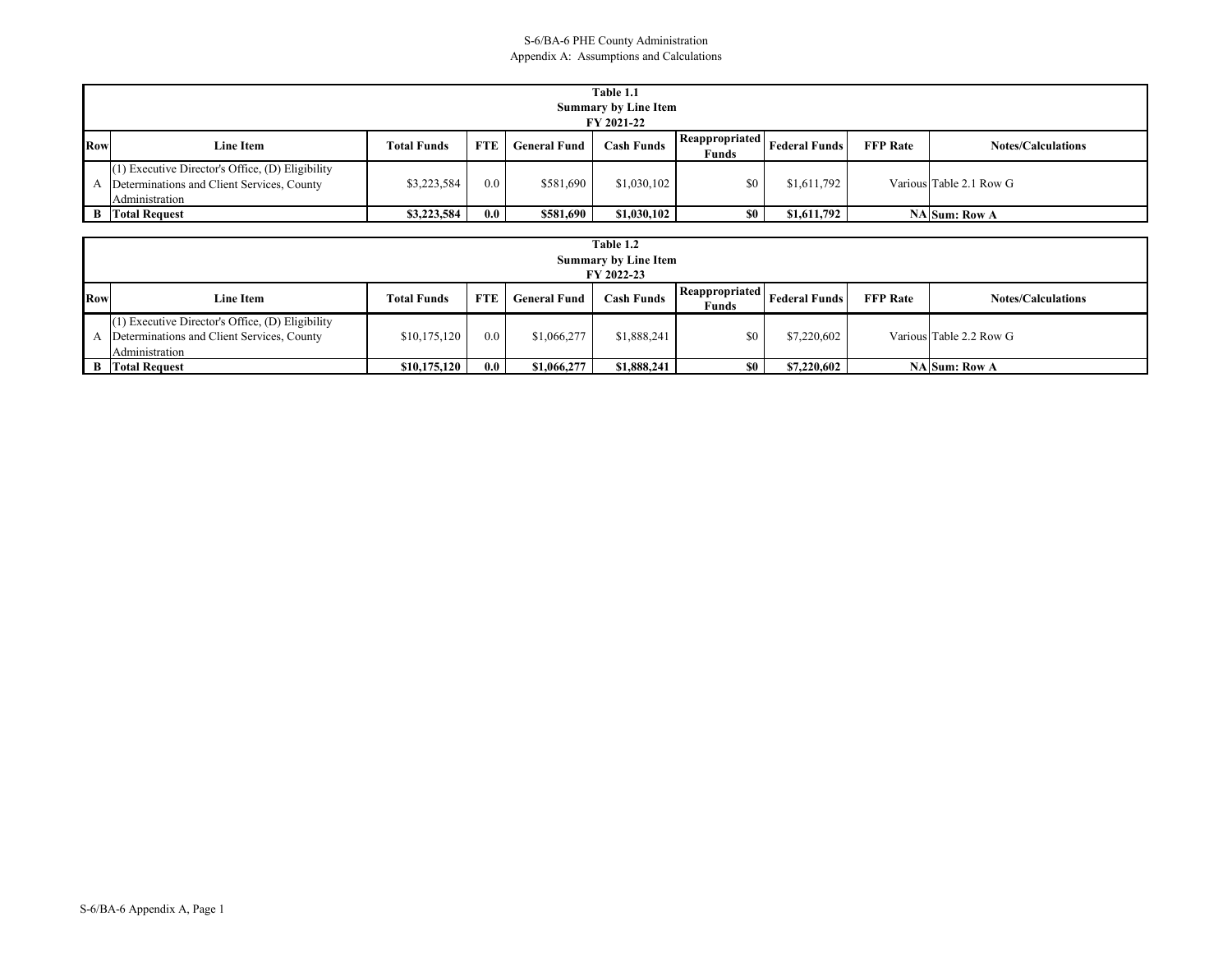|             | Table 2.1<br><b>Summary by Initiative</b><br>FY 2021-22 |                    |                  |                     |                   |                                |                      |                 |                                              |  |
|-------------|---------------------------------------------------------|--------------------|------------------|---------------------|-------------------|--------------------------------|----------------------|-----------------|----------------------------------------------|--|
| Row         | Item                                                    | <b>Total Funds</b> | <b>FTE</b>       | <b>General Fund</b> | <b>Cash Funds</b> | Reappropriated<br><b>Funds</b> | <b>Federal Funds</b> | <b>FFP</b> Rate | <b>Notes/Calculations</b>                    |  |
|             | <b>County Administration Resources</b>                  |                    |                  |                     |                   |                                |                      |                 |                                              |  |
|             | Member Redeterminations and Appeals                     | \$3,223,584        | 0.0              | \$581,690           | \$1,030,102       | \$0                            | \$1,611,792          |                 | NA Sum Rows B through E                      |  |
| B           | <b>Enhanced Match</b>                                   | \$0                | 0.0              | \$0                 | \$0               | \$0                            | \$0                  |                 | 75.00% Table 3.1 Row D.1                     |  |
| $\sim$<br>◡ | Non-Enhanced Match                                      | \$1,533,420        | 0.0              | \$276,703           | \$490,007         | \$0                            | \$766,710            |                 | 50.00% Table 3.2 Row D.1 + Table 3.3 Row F.1 |  |
| D           | <b>Operating Costs</b>                                  | \$1,690,164        | 0.0              | \$304,987           | \$540,095         | \$0                            | \$845,082            |                 | 50.00% Table 3.4 Row I.1                     |  |
|             | <b>GF County Share Offset</b>                           | \$0                | 0.0              | \$0                 | \$0               | \$0                            | \$0                  |                 | NA No GF to Offset Local County Share Cost   |  |
|             | <b>Subtotal</b>                                         | \$3,223,584        | 0.0 <sub>l</sub> | \$581,690           | \$1,030,102       | \$0                            | \$1,611,792          |                 | <b>NA</b> Subtotal: Row A                    |  |
|             |                                                         |                    |                  |                     |                   |                                |                      |                 |                                              |  |
|             | <b>G</b> Total Request                                  | \$3,223,584        | 0.0              | \$581,690           | \$1,030,102       | \$0                            | \$1,611,792          |                 | <b>NA</b> Total: Row F                       |  |

|               | Table 2.2<br><b>Summary by Initiative</b><br>FY 2022-23 |                    |                  |                     |                   |                                |                      |                 |                                              |  |
|---------------|---------------------------------------------------------|--------------------|------------------|---------------------|-------------------|--------------------------------|----------------------|-----------------|----------------------------------------------|--|
| Row           | Item                                                    | <b>Total Funds</b> | <b>FTE</b>       | <b>General Fund</b> | <b>Cash Funds</b> | Reappropriated<br><b>Funds</b> | <b>Federal Funds</b> | <b>FFP</b> Rate | <b>Notes/Calculations</b>                    |  |
|               | <b>County Administration Resources</b>                  |                    |                  |                     |                   |                                |                      |                 |                                              |  |
|               | Member Redeterminations and Appeals                     | \$10,175,120       | 0.0              | \$1,066,277         | \$1,888,241       | \$0                            | \$7,220,602          |                 | Sum Rows B through E                         |  |
| <b>B</b>      | Enhanced Match                                          | \$8,532,170        | 0.0              | \$769,809           | \$1,363,234       | \$0                            | \$6,399,127          |                 | 75.00% Table 3.1 Row D.2                     |  |
| $\mathcal{C}$ | Non-Enhanced Match                                      | \$1,642,950        | 0.0              | \$296,468           | \$525,007         | \$0                            | \$821,475            |                 | 50.00% Table 3.2 Row D.2 + Table 3.3 Row F.2 |  |
| D             | <b>Operating Costs</b>                                  | \$0                | 0.0              | \$0                 | \$0               | \$0                            | \$0                  |                 | 50.00% Table 3.4 Row I.2                     |  |
| E             | <b>GF County Share Offset</b>                           | \$0                | 0.0              | \$0                 | \$0               | \$0                            | \$0                  |                 | NA No GF to Offset Local County Share Cost   |  |
|               | F Subtotal                                              | \$10,175,120       | 0.0 <sub>1</sub> | \$1,066,277         | \$1,888,241       | <b>SO</b>                      | \$7,220,602          |                 | NA Subtotal: Row A                           |  |
|               |                                                         |                    |                  |                     |                   |                                |                      |                 |                                              |  |
|               | <b>G</b> Total Request                                  | \$10,175,120       | 0.0 <sub>1</sub> | \$1,066,277         | \$1,888,241       | - \$0                          | \$7,220,602          |                 | NA Total: Row F                              |  |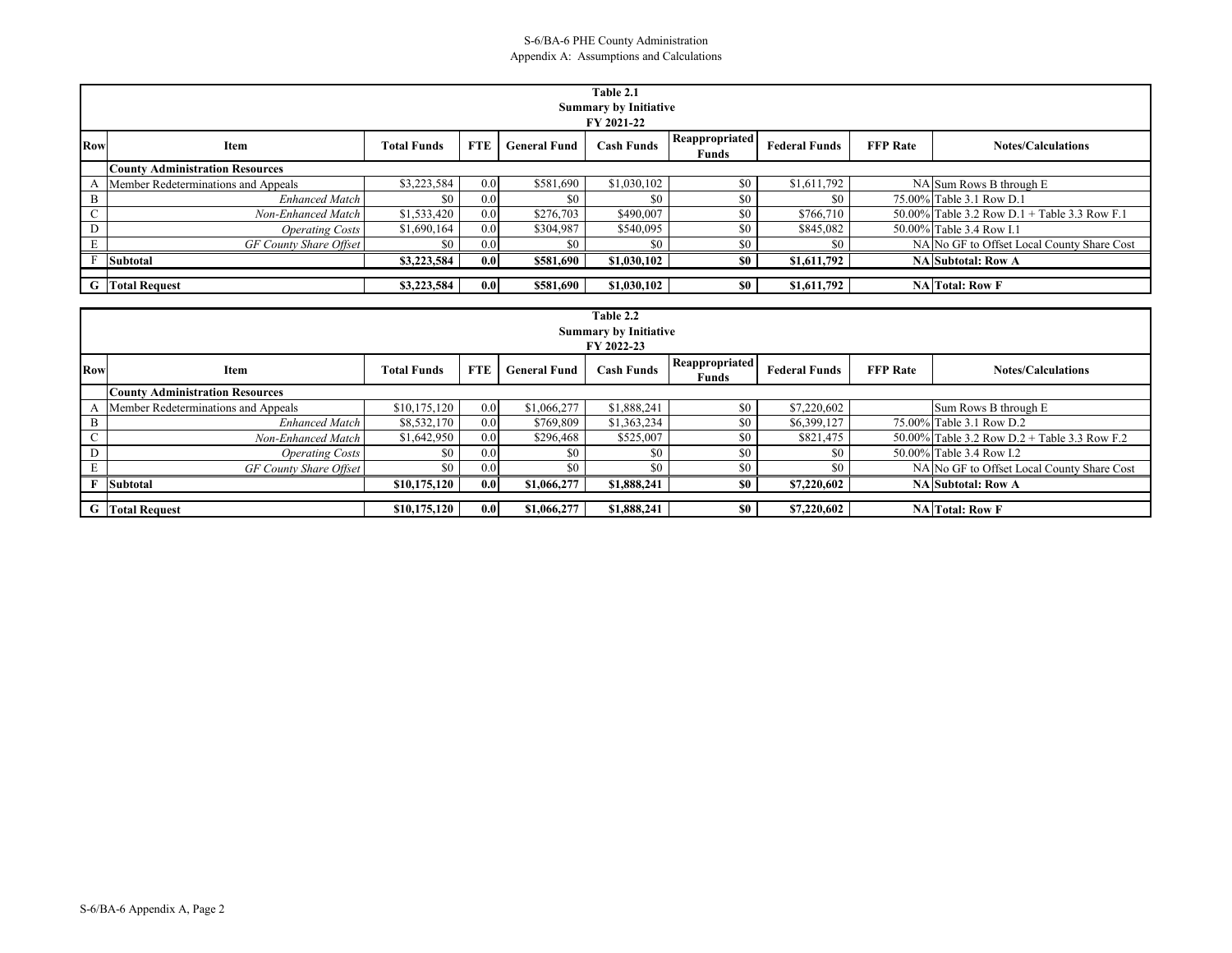|             | <b>Table 3.1 County Staffing Costs for Extending Eligibility Reviews</b>                     |                                                 |                                                                                                                                                                                          |
|-------------|----------------------------------------------------------------------------------------------|-------------------------------------------------|------------------------------------------------------------------------------------------------------------------------------------------------------------------------------------------|
| <b>Row</b>  | <b>Item</b>                                                                                  | <b>Item</b>                                     | <b>Notes</b>                                                                                                                                                                             |
| A           | Number of Eligibility Workers Approved in FY 2021-22 S-10/BA-10 to<br>Process Reviews        | 234                                             | Calculation approved by JBC in FY 2021-22 S-10/BA-10 PHE End<br>Resources                                                                                                                |
| B           | Average Monthly Salary per County Eligibility Worker                                         | \$6,085                                         | Based on Social Services Specialist III classification                                                                                                                                   |
| C           | Number of Additional Months of Employment                                                    |                                                 | 6 additional months from CMS Guidance for county staff to complete<br>eligibility reviews                                                                                                |
| D           | <b>Total Staffing Cost for Eligibility Review Staff to Work Reviews</b>                      | \$8,532,170                                     | Row A * Row B * Row C                                                                                                                                                                    |
| D.1         | FY 2021-22 Costs for 0 Months                                                                |                                                 | \$0   0 Months of Cost (Row D) in FY 2021-22                                                                                                                                             |
| D.2         | FY 2022-23 Costs for 6 Months (Jul. 2022 throught Dec. 2022)                                 |                                                 | \$8,532,170 6 Months of Cost (Row D) in FY 2022-23                                                                                                                                       |
|             |                                                                                              |                                                 |                                                                                                                                                                                          |
|             | <b>Table 3.2 County Staffing Costs for Extending Appeals</b>                                 |                                                 |                                                                                                                                                                                          |
| <b>Row</b>  | <b>Item</b>                                                                                  | Item                                            | <b>Notes</b>                                                                                                                                                                             |
| A           | Number of Appeals Workers Approved in FY 2021-22 S-10/BA-10 to<br>Process Appeals            | 6                                               | Calculation approved by JBC in FY 2021-22 S-10/BA-10 PHE End<br>Resources                                                                                                                |
| B           | Average Monthly Salary per County Appeals Worker                                             | \$6,085                                         | Based on Social Services Specialist III classification                                                                                                                                   |
| C           | Number of Additional Months of Employment                                                    |                                                 | 3 months extenstion for county staff to complete appeals. JBC<br>approved 9 months for appeals staff in FY 2021-22 S-10/BA-10 PHE<br>End Resources.                                      |
| D           | <b>Total Staffing Cost for Appeals Staff to Work Appeals</b>                                 |                                                 | \$109,530 Row A * Row B * Row C                                                                                                                                                          |
| D.1         | FY 2021-22 Costs for 0 Months                                                                |                                                 | \$0   0 Months of Cost (Row D) in FY 2021-22                                                                                                                                             |
|             | D.2 FY 2022-23 Costs for 3 Months (Oct. 2022 throught Dec. 2022)                             |                                                 | \$109,530 3 Months of Cost (Row D) in FY 2022-23                                                                                                                                         |
|             |                                                                                              |                                                 |                                                                                                                                                                                          |
|             |                                                                                              | <b>Table 3.3 Appeals County Staffing Needed</b> |                                                                                                                                                                                          |
| <b>Row</b>  | <b>Item</b>                                                                                  | <b>Item</b>                                     | <b>Notes</b>                                                                                                                                                                             |
| A           | Number of Appeals Workers Requested in FY 2021-22 S-10/BA-10 to<br>Process Appeals           |                                                 | Department calculation of county appeals staff needed from FY 2021-<br>48 22 S-10/BA-10 PHE End Resources based on Dept. assumption that<br>5.0% of members will appeal adverse actions. |
| B           | Number of Appeals Workers Approved in FY 2021-22 S-10/BA-10 to<br>Process Appeals            |                                                 | Calculation approved by JBC in FY 2021-22 S-10/BA-10 PHE End<br>Resources based on assumption that 0.6% of members will appeal<br>adverse actions.                                       |
| $\mathbf C$ | Estimated Number of Appeals Workers Still Needed to Process Appeals<br>at the End of the PHE | 42                                              | Row A-Row B                                                                                                                                                                              |
| D           | Average Monthly Salary per County Appeals Worker                                             |                                                 | \$6,085 Based on Social Services Specialist III classification                                                                                                                           |
| E           | Number of Months of Employment                                                               |                                                 | 12 12 months allowable for county staff to complete appeals                                                                                                                              |
| F           | <b>Total Staffing Cost for Appeals Staff to Work Appeals</b>                                 |                                                 | \$3,066,840 Row C * Row D * Row E                                                                                                                                                        |
| F.1         | FY 2021-22 Costs for 6 Months (Jan. 2022 through Jun. 2022)                                  |                                                 | \$1,533,420 6 Months of Cost (Row D) in FY 2021-22                                                                                                                                       |
| F.2         | FY 2022-23 Costs for 6 Months (Jul. 2022 throught Dec. 2022)                                 |                                                 | \$1,533,420 6 Months of Cost (Row D) in FY 2022-23                                                                                                                                       |